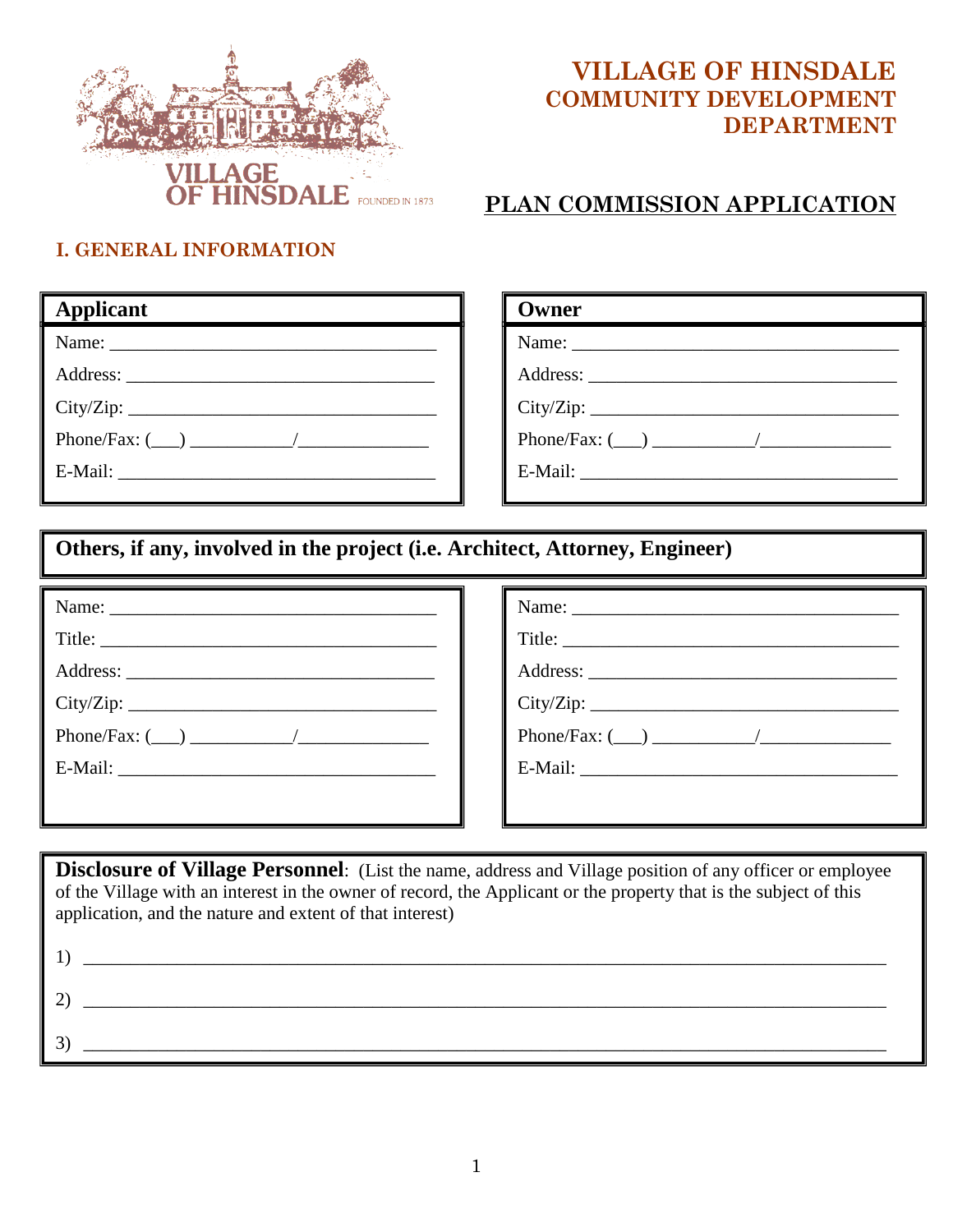#### **II. SITE INFORMATION**

| Property identification number (P.I.N. or tax number): _____ - _____ - ______ - _______ |  |  |
|-----------------------------------------------------------------------------------------|--|--|
|                                                                                         |  |  |
|                                                                                         |  |  |
|                                                                                         |  |  |
|                                                                                         |  |  |
|                                                                                         |  |  |
|                                                                                         |  |  |
| Existing zoning and land use: _______________________                                   |  |  |
| Surrounding zoning and existing land uses:                                              |  |  |
|                                                                                         |  |  |
|                                                                                         |  |  |
|                                                                                         |  |  |
|                                                                                         |  |  |
| Please mark the approval(s) you are seeking and attach all applicable applications and  |  |  |

**standards for each approval requested:**

| $\Box$ Site Plan Approval 11-604                       | Map and Text Amendments 11-601E<br>Amendment Requested: _________             |
|--------------------------------------------------------|-------------------------------------------------------------------------------|
| Design Review Permit 11-605E                           |                                                                               |
| Exterior Appearance 11-606E                            | <b>Planned Development 11-603E</b><br>⊔.                                      |
| □ Special Use Permit 11-602E<br>Special Use Requested: | Development in the B-2 Central Business<br>ப<br><b>District Questionnaire</b> |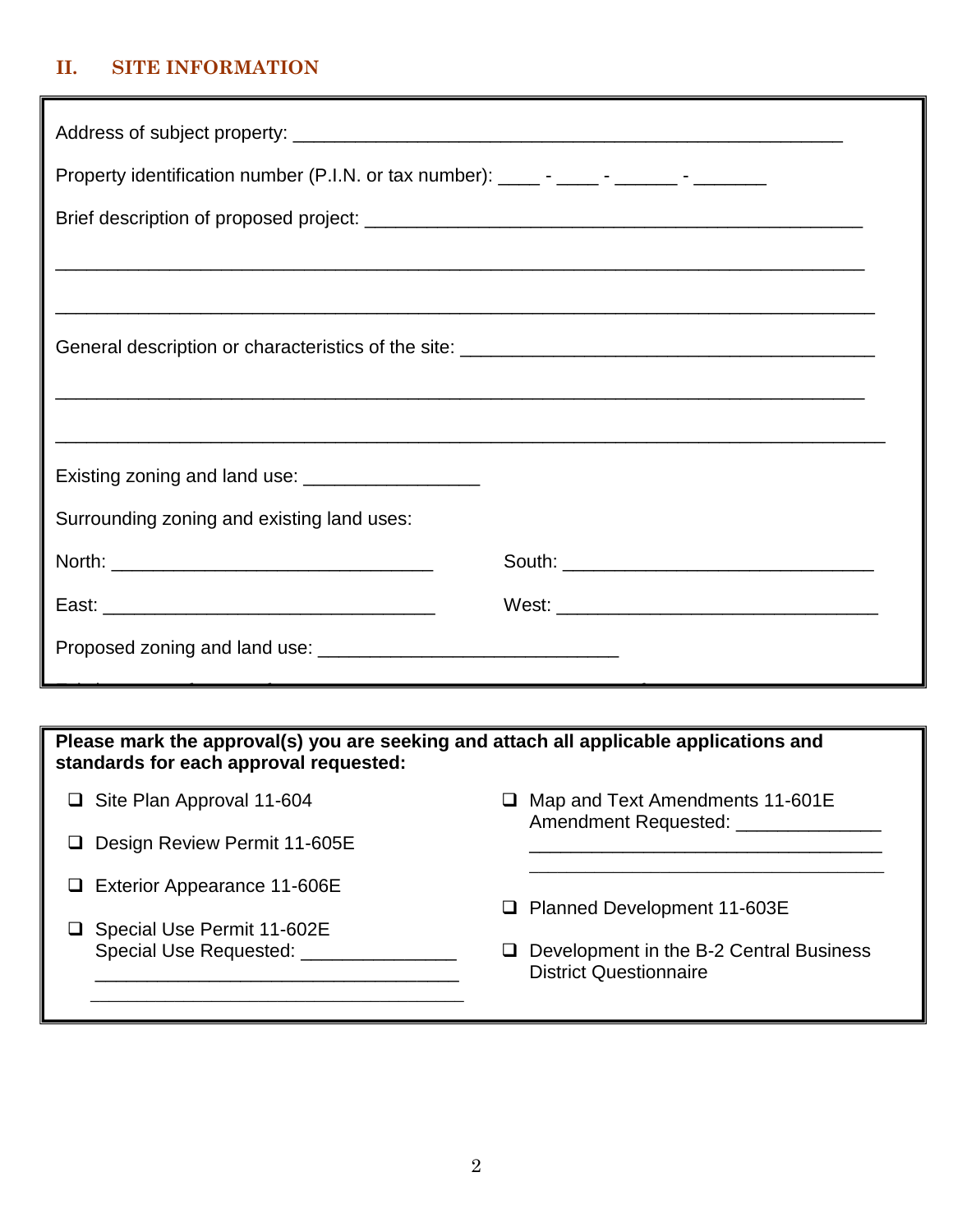# **TABLE OF COMPLIANCE**

Address of subject property: \_\_\_\_\_\_\_\_\_\_\_\_\_\_\_\_\_\_\_\_\_\_\_\_\_\_\_\_\_\_\_\_\_\_\_\_\_\_\_\_\_\_\_\_\_\_\_\_\_\_\_\_\_\_\_\_

The following table is based on the \_\_\_\_\_\_\_\_\_\_ Zoning District.

|                                   | Minimum Code        | Proposed/Existing |
|-----------------------------------|---------------------|-------------------|
|                                   | <b>Requirements</b> | Development       |
|                                   |                     |                   |
| Minimum Lot Area (s.f.)           |                     |                   |
| Minimum Lot Depth                 |                     |                   |
| Minimum Lot Width                 |                     |                   |
| <b>Building Height</b>            |                     |                   |
| <b>Number of Stories</b>          |                     |                   |
| <b>Front Yard Setback</b>         |                     |                   |
| <b>Corner Side Yard Setback</b>   |                     |                   |
| <b>Interior Side Yard Setback</b> |                     |                   |
| <b>Rear Yard Setback</b>          |                     |                   |
| <b>Maximum Floor Area Ratio</b>   |                     |                   |
| $(F.A.R.)^*$                      |                     |                   |
| <b>Maximum Total Building</b>     |                     |                   |
| Coverage*                         |                     |                   |
| Maximum Total Lot Coverage*       |                     |                   |
| <b>Parking Requirements</b>       |                     |                   |
|                                   |                     |                   |
|                                   |                     |                   |
|                                   |                     |                   |
| Parking front yard setback        |                     |                   |
| Parking corner side yard          |                     |                   |
| setback                           |                     |                   |
| Parking interior side yard        |                     |                   |
| setback                           |                     |                   |
| Parking rear yard setback         |                     |                   |
| <b>Loading Requirements</b>       |                     |                   |
| <b>Accessory Structure</b>        |                     |                   |
| Information                       |                     |                   |

\* Must provide actual square footage number and percentage.

Where any lack of compliance is shown, state the reason and explain the Village's authority, if any, to approve the application despite such lack of compliance: \_\_\_\_\_\_\_\_\_\_\_\_\_\_\_\_\_\_\_\_\_\_\_\_\_\_\_\_\_\_\_\_\_\_\_\_\_\_\_\_\_\_\_\_\_\_\_\_\_\_\_\_\_\_\_\_\_\_\_\_\_

 $\Box$ 

\_\_\_\_\_\_\_\_\_\_\_\_\_\_\_\_\_\_\_\_\_\_\_\_\_\_\_\_\_\_\_\_\_\_\_\_\_\_\_\_\_\_\_\_\_\_\_\_\_\_\_\_\_\_\_\_\_\_\_\_\_\_\_\_\_\_\_\_\_\_\_\_\_\_\_\_\_\_\_\_\_\_\_\_\_\_\_\_\_\_\_\_\_\_\_\_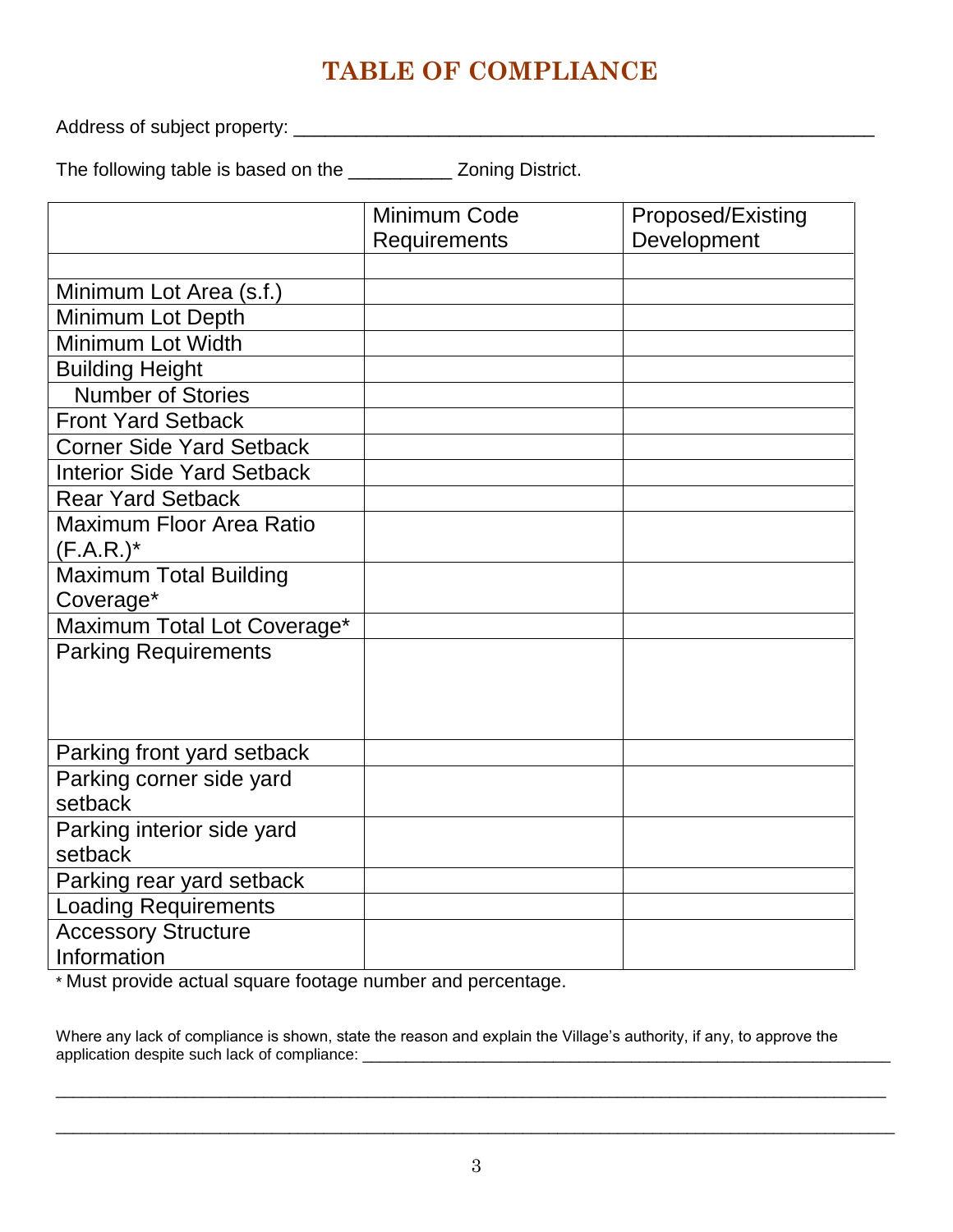### **CERTIFICATION**

The Applicant certifies and acknowledges and agrees that:

- A. The statements contained in this application are true and correct to the best of the Applicant's knowledge and belief. The owner of the subject property, if different from the applicant, states that he or she consents to the filing of this application and that all information contained in this application is true and correct to the best of his or her knowledge.
	- B. The applicant understands that an incomplete or nonconforming application will not be considered. In addition, the applicant understands that the Village may require additional information prior to the consideration of this application which may include, but is not limited to, the following items:
		- 1. Minimum yard and setback dimensions and, where relevant, relation of yard and setback dimensions to the height, width, and depth of any structure.
		- 2. A vehicular and pedestrian circulation plan showing the location, dimensions, gradient, and number of all vehicular and pedestrian circulation elements including rights-of-way and streets; driveway entrances, curbs, and curb cuts; parking spaces, loading spaces, and circulation aisles; sidewalks, walkways, and pathways; and total lot coverage of all circulation elements divided as between vehicular and pedestrian ways.
		- 3. All existing and proposed surface and subsurface drainage and retention and detention facilities and all existing and proposed water, sewer, gas, electric, telephone, and cable communications lines and easements and all other utility facilities.
		- 4. Location, size, and arrangement of all outdoor signs and lighting.
		- 5. Location and height of fences or screen plantings and the type or kink of building materials or plantings used for fencing or screening.
		- 6. A detailed landscaping plan, showing location, size, and species of all trees, shrubs, and other plant material.
		- 7. A traffic study if required by the Village Manager or the Board or Commission hearing the application.
- C. The Applicants shall make the property that is the subject of this application available for inspection by the Village at reasonable times;
- D. If any information provided in this application changes or becomes incomplete or inapplicable for any reason following submission of this application, the Applicants shall submit a supplemental application or other acceptable written statement containing the new or corrected information as soon as practicable but not less than ten days following the change, and that failure to do so shall be grounds for denial of the application; and
	- E. The Applicant understands that he/she is responsible for all application fees and any other fees, which the Village assesses under the provisions of Subsection 11-301D of the Village of Hinsdale Zoning Code as amended April 25, 1989.
	- F. THE OWNER OF THE SUBJECT PROPERTY AND, IF DIFFERENT, THE APPLICANT ARE JOINTLY AND SEVERALLY LIABLE FOR THE PAYMENT OF THE APPLICABLE APPLICATION FEE. BY SIGNING THE APPLICATION, THE OWNER HAS AGREED TO PAY SAID FEE, AND TO CONSENT TO THE FILING AND FORECLOSURE OF A LIEN AGAINST SUBJECT PROPERTY FOR THE FEE PLUS COSTS OF COLLECTION, IF THE ACCOUNT IS NOT SETTLED WITHIN THIRTY (30) DAYS AFTER THE MAILING OF A DEMAND FOR PAYMENT.

On the 2005, day of 2006, 2006, I/We have read the above certification, understand it, and agree to abide by its conditions.

| Signature of applicant or authorized agent | Signature of applicant or authorized agent |
|--------------------------------------------|--------------------------------------------|
| Name of applicant or authorized agent      | Name of applicant or authorized agent      |
| SUBSCRIBED AND SWORN                       |                                            |
| to before me this day of                   |                                            |
|                                            | $M = 1 - m$ . $M = 11 - 1$                 |

Notary Public